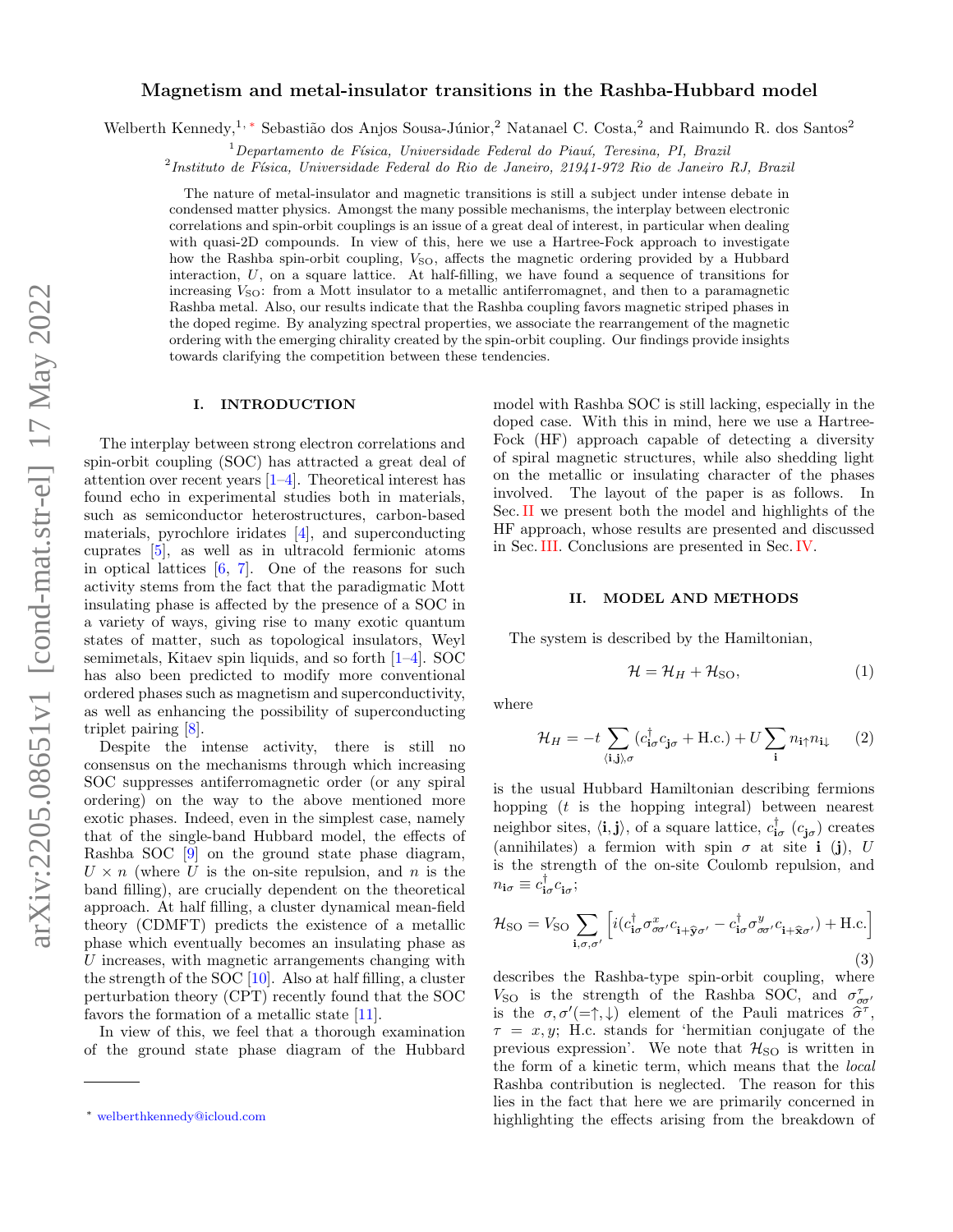

<span id="page-1-1"></span>FIG. 1. Band structure along a path in k-space across the high-symmetry points of the square lattice (see inset). The black dashed curve is  $\varepsilon_{\mathbf{k}}$ , the tight-binding band in the absence of the Rashba SOC, while the upper (red) and lower (blue) solid lines are the Rashba bands for  $V_{\text{SO}}/t = 1$ , and are labelled by  $\alpha = \pm$ , respectively.

spatial inversion symmetry, which is preserved by the local Rashba SOC [\[12\]](#page-6-10).

We probe the magnetic properties of the model within a Hartree-Fock approximation [\[13\]](#page-6-11), which allows us to decouple the quartic terms of the Hamiltonian, leading to a quadratic form, with the cost of adding effective Weiss fields with respect to which minimization will be sought; see below. In order to investigate the possibility of stabilizing spiral magnetic phases, we let the magnetization vector be defined as [\[13–](#page-6-11)[16\]](#page-7-0)

$$
\mathbf{m_i} = \langle \mathbf{S_i} \rangle = m[\cos(\mathbf{Q} \cdot \mathbf{R}), \sin(\mathbf{Q} \cdot \mathbf{R}), 0], \quad (4)
$$

with

$$
\mathbf{S}_{\mathbf{i}} = \frac{1}{2} \sum_{\sigma,\sigma'=\pm} c_{\mathbf{i}\sigma}^{\dagger} \boldsymbol{\sigma}_{\sigma\sigma'} c_{\mathbf{i}\sigma'}, \tag{5}
$$

where  $\sigma$  is the vector operator whose components are the Pauli matrices, and the magnetic wave vector,  $\mathbf{Q} \equiv (q_x, q_y)$ , characterizes the spiral phases. Within our scheme, both wave vector and magnetization amplitude, m, are determined self-consistently.

The Hartree-Fock Hamiltonian then becomes

$$
\mathcal{H}_{\text{HF}} = -t \sum_{\langle \mathbf{i}, \mathbf{j} \rangle, \sigma} (c_{\mathbf{i}\sigma}^{\dagger} c_{\mathbf{j}\sigma} + c_{\mathbf{j}\sigma}^{\dagger} c_{\mathbf{i}\sigma}) \n+ V_{\text{SO}} \sum_{\mathbf{i}, \sigma, \sigma'} \left[ i (c_{\mathbf{i}\sigma}^{\dagger} \sigma_{\sigma\sigma'}^x c_{\mathbf{i} + \mathbf{\hat{y}}\sigma'} - c_{\mathbf{i}\sigma}^{\dagger} \sigma_{\sigma\sigma'}^y c_{\mathbf{i} + \mathbf{\hat{x}}\sigma'} ) + \text{H.c.} \right] \n+ U \sum_{\mathbf{i}} \left[ \frac{n}{2} n_{\mathbf{i}} - 2 \mathbf{m}_{\mathbf{i}} \cdot \mathbf{S}_{\mathbf{i}} - \frac{n^2}{4} + m^2 \right],
$$
\n(6)

where  $n$  is the the average electronic density. The diagonalization of  $\mathcal{H}_{HF}$  is more readily worked out in reciprocal space. Upon Fourier transforming Eq.  $(6)$ , we obtain,

$$
\mathcal{H}_{\text{HF}} = \sum_{\mathbf{k}} (\varepsilon_{\mathbf{k}} c_{\mathbf{k}\uparrow}^{\dagger} c_{\mathbf{k}\uparrow} + \varepsilon_{\mathbf{k}+\mathbf{q}} c_{\mathbf{k}+\mathbf{q}\uparrow}^{\dagger} c_{\mathbf{k}+\mathbf{q}\uparrow} + \frac{1}{2} n U n_{\mathbf{k}})
$$

$$
- U m \sum_{\mathbf{k}} (c_{\mathbf{k}\uparrow}^{\dagger} c_{\mathbf{k}+\mathbf{q}\downarrow} + c_{\mathbf{k}+\mathbf{q}\downarrow}^{\dagger} c_{\mathbf{k}\uparrow})
$$

$$
+ \sum_{\mathbf{k},\sigma,\sigma'} (\hat{V}_{\mathbf{k}})_{\sigma\sigma'} c_{\mathbf{k}\sigma}^{\dagger} c_{\mathbf{k}\sigma'}, \tag{7}
$$

where

<span id="page-1-3"></span><span id="page-1-2"></span>
$$
\widehat{V}_{\mathbf{k}} \equiv 2V_{\mathrm{SO}}(\sigma^x \sin k_y - \sigma^y \sin k_x),\tag{8}
$$

and the dispersion relation is  $\varepsilon_{\mathbf{k}} = -2t(\cos k_x + \cos k_y)$ . In what follows, we perform our analyses on lattices of  $200 \times 200$  sites, which are large enough to disregard finitesize effects.

### A. The non-interacting limit

If we set  $U = 0$ , the original Hamiltonian can be diagonalized by Fourier transforming into k-space, leading to the bands

$$
E_{\mathbf{k}}^{\pm} = \varepsilon_{\mathbf{k}} \pm 2V_{\text{SO}} \sqrt{\sin^2 k_x + \sin^2 k_y},\tag{9}
$$

and its correspondents eigenvectors,

<span id="page-1-5"></span>
$$
|\pm, \mathbf{k}\rangle = \frac{1}{\sqrt{2}} \begin{pmatrix} 1 \\ \pm e^{-i\phi} \end{pmatrix}
$$
 (10)

in the spinor basis  $\Psi_{\mathbf{k}} = (c^{\dagger}_{\mathbf{k}\uparrow}, c^{\dagger}_{\mathbf{k}\downarrow}),$  with  $\tan \phi =$  $\sin ky / \sin kx$ . Figure [1](#page-1-1) shows the splitting of the tightbinding band,  $\varepsilon_{\mathbf{k}}$ , caused by the Rashba SOC: the lack of spatial inversion symmetry breaks the spin degeneracy in the conventional dispersion relation, thus giving rise to two bands. Accordingly, these single-particle bands, each of which labelled by a 'chirality',  $\alpha = \pm$ , describe a 'Rashba Metal' (RM); that is, the spin texture acquires a momentum dependence.

Examples of the non-interacting density of states with Rashba SOC may be found in Refs. [\[17–](#page-7-1)[19\]](#page-7-2), from which we see that the van Hove singularity (vHS) present at the Fermi energy,  $\varepsilon_F$ , at half filling is split in two, symmetrically distributed around  $\varepsilon_F$ ; also, the nesting of the Fermi surface at half filling is suppressed.

### B. The interacting case

Introducing Nambu spinors,

<span id="page-1-4"></span>
$$
\Phi_{\mathbf{k}} = (c_{\mathbf{k}\uparrow}^{\dagger}, c_{\mathbf{k}\downarrow}^{\dagger}, c_{\mathbf{k}+\mathbf{q}\uparrow}^{\dagger}, c_{\mathbf{k}+\mathbf{q}\downarrow}^{\dagger}),
$$
\n(11)

<span id="page-1-0"></span>the Hartree-Fock Hamiltonian, Eq. [\(7\)](#page-1-2), becomes

$$
\mathcal{H}_{\rm HF} = \frac{1}{2} \sum_{\mathbf{k}} \Phi_{\mathbf{k}} \hat{H}_{\mathbf{k}} \Phi_{\mathbf{k}}^{\dagger} + \sum_{\mathbf{k}} \left( \mu n + U m^2 - \frac{1}{4} U n^2 \right),\tag{12}
$$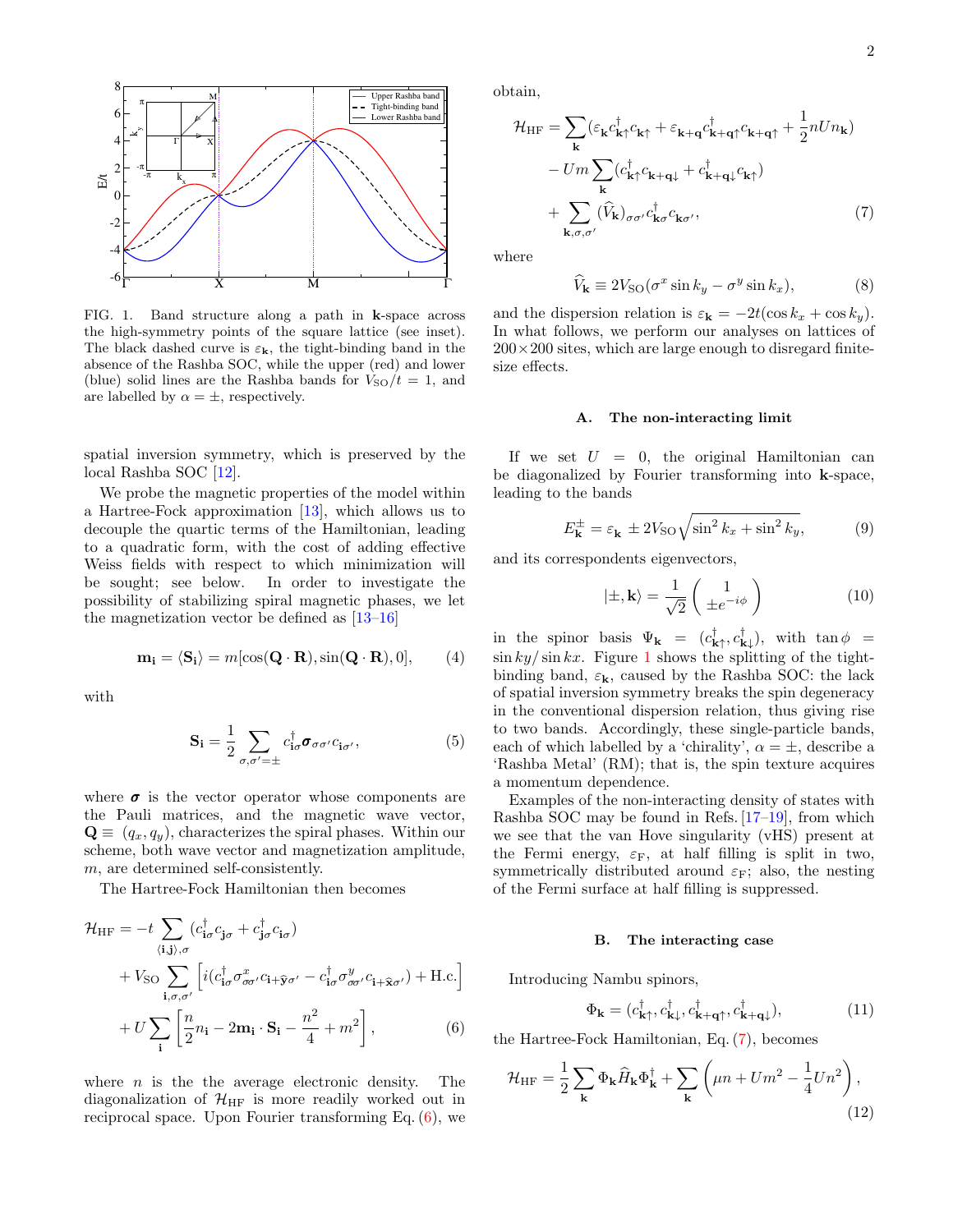where

$$
\widehat{H}_{\mathbf{k}} = \begin{pmatrix}\n\overline{E}_{\mathbf{k}} & (\widehat{V}_{\mathbf{k}})_{\uparrow\downarrow} & 0 & -Um \\
(\widehat{V}_{\mathbf{k}})_{\downarrow\uparrow} & \overline{E}_{\mathbf{k}} & -Um & 0 \\
0 & -Um & \overline{E}_{\mathbf{k}+\mathbf{q}} & (\widehat{V}_{\mathbf{k}+\mathbf{q}})_{\uparrow\downarrow} \\
-Um & 0 & (\widehat{V}_{\mathbf{k}+\mathbf{q}})_{\downarrow\uparrow} & \overline{E}_{\mathbf{k}+\mathbf{q}},\n\end{pmatrix}
$$
(13)

with

$$
\overline{E}_{\mathbf{k}} = \varepsilon_{\mathbf{k}} - \mu + \frac{1}{2} U n,\tag{14}
$$

and the  $(\widehat{V}_{\mathbf{k}})_{\sigma\sigma'}$  are the spin-orbit matrix elements [see Eq.  $(8)$ . With the HF Hamiltonian, Eq.  $(12)$ , one solves a Schrödinger equation for a given  $k$ , namely

<span id="page-2-3"></span>
$$
\widehat{H}_{\mathbf{k}}|\psi_{\mathbf{k}}^{\nu}\rangle = \lambda_{\mathbf{k}}^{(\nu)}|\psi_{\mathbf{k}}^{\nu}\rangle,\tag{15}
$$

from which we extract the eigenstates  $|\psi_{\mathbf{k}}^{\nu}\rangle$  and their corresponding eigenvalues  $\lambda_k^{(\nu)}$  $\mathbf{k}^{(\nu)}$ , with  $\nu$  being an integer labelling the quasiparticle bands. Therefore, the Helmholtz free energy may therefore be written as

$$
F = -\frac{1}{\beta} \sum_{\mathbf{k},\nu} \ln[1 + e^{-\beta \lambda_{\mathbf{k}}^{(\nu)}}] + \mu n - U\left(\frac{n^2}{4} - m^2\right),\tag{16}
$$

where  $\beta = 1/k_BT$ .

The fields  $m, \mathbf{Q} = (q_x, q_y)$ , and  $\mu$  are determined selfconsistently through the minimization of the Helmholtz free energy,

$$
\left\langle \frac{\partial F}{\partial \mu} \right\rangle = \left\langle \frac{\partial F}{\partial m} \right\rangle = \left\langle \frac{\partial F}{\partial q_x} \right\rangle = \left\langle \frac{\partial F}{\partial q_y} \right\rangle = 0, \quad (17)
$$

where one should not discard the possibility of having  $q_x \neq q_y$ . At this point, it is worth making a technical remark. Even though we are ultimately interested in the ground state properties of the model, it turned out that the gain in convergence steps to find the minima is significant if we perform the minimization process at very low temperatures (hence through the free energy) instead of the total (internal) energy. The errors involved by working at very low, but finite temperatures are indeed small; for instance, at a temperature  $T \sim 1 \times 10^{-4}$  (in units of  $t/k_B$ ), the difference between the free energy and the ground state energy is smaller than  $10^{-6}$  (in units of t).

Having in mind that several magnetic arrangements may occur, here we adopt the following strategy to determine the ground state. For fixed values of  $U/t$ ,  $V<sub>SO</sub>$ , and band filling, n, we calculate the free energy assuming different magnetic wave vectors,  $\mathbf{Q} = (q_x, q_y)$ . For instance, the antiferromagnetic state corresponds to  $m \neq 0$  and  $q_x = q_y = \pi$ , the ferromagnetic state to  $m \neq 0$  and  $q_x = q_y = 0$ , and the paramagnetic state to  $m = 0$ . We also allow for other phases with  $m \neq 0$ , such as striped phases with  $\mathbf{Q} = (q, 0)$  [and its symmetric,  $\mathbf{Q} = (0, q)$ , or  $\mathbf{Q} = (q, \pi) [\mathbf{Q} = (\pi, q)]$ , as



<span id="page-2-1"></span>FIG. 2. Magnetization amplitude as a function of the spinorbit coupling strength  $V_{SO}$ , at half filling, and for different values of  $U/t$ , which decrease from the top curve to the bottom one.



<span id="page-2-2"></span><span id="page-2-0"></span>FIG. 3. Log-linear plots for the magnetization amplitude,  $m$ (red squares), and the energy gap between antiferromagnetic and paramagnetic states,  $\Delta E$  (blue circles), as functions of  $V_{\text{SO}}$  for  $U/t = 2.0$  and  $n = 1.0$ . The inset shows the critical values of the Rashba SOC,  $V_{\text{SO},c}$ , for two fixed values of the 'tolerance as zero',  $\varepsilon$ , as functions of the temperature used in the minimization process [see Eq.  $(17)$ ].

well as general spiral phases,  $\mathbf{Q} = (q, q)$ . With all the possible lowest free energies at hand, the ground state for the chosen values of  $U$ ,  $V_{\text{SO}}$ , and n corresponds to the minimum free energy; the values of  $q$  are also varied, and checked whether changes increase or decrease the free energy. We then repeat for several other values of the control variables to set up the phase diagrams. In the next section, we present and discuss the results of this minimization for different values of the electronic density and interaction strengths; we have found instructive to separate the discussion into undoped and doped cases.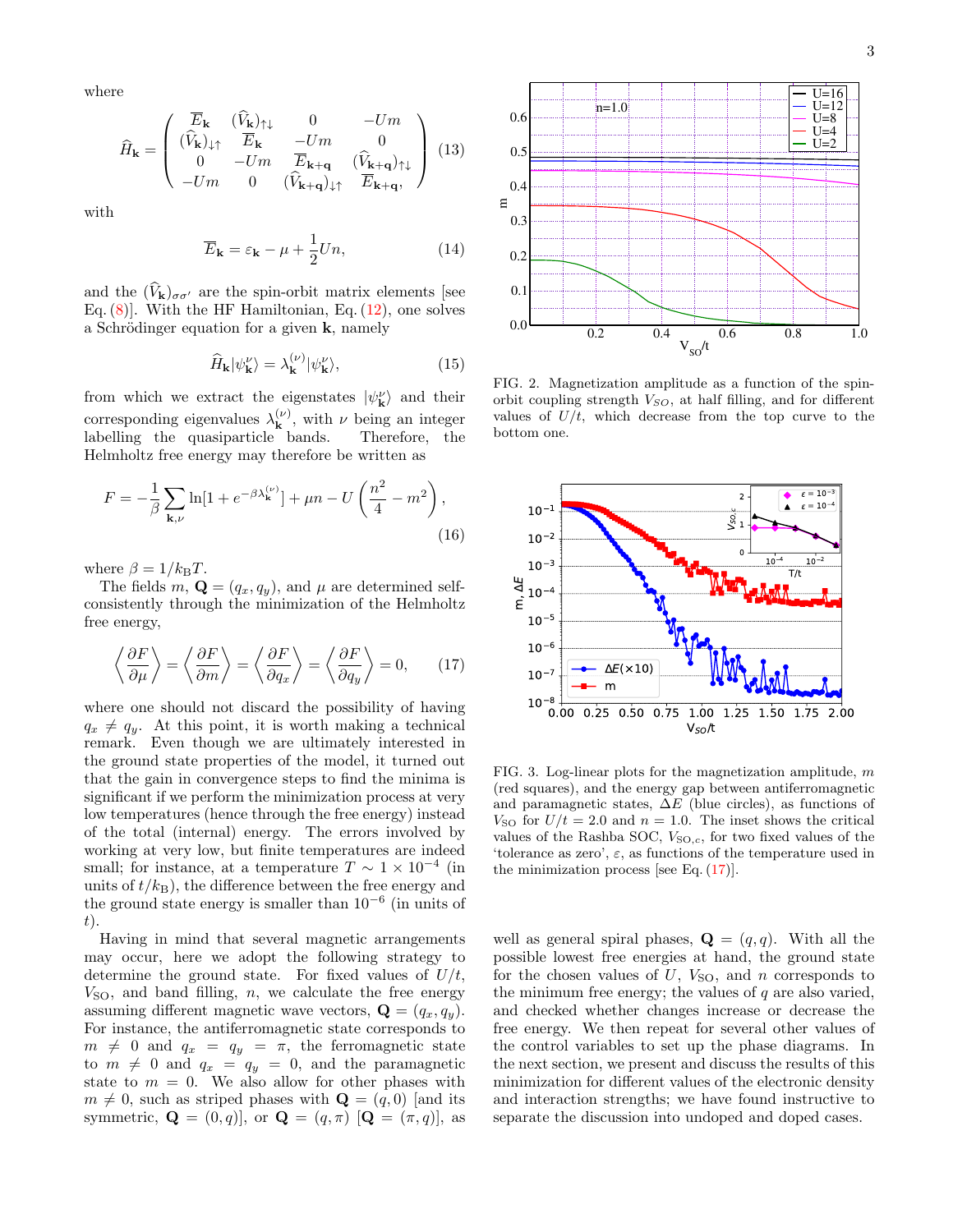

<span id="page-3-1"></span>FIG. 4. Density of states at half filling with  $U/t = 2$ , and different values of  $V_{SO}/t$ . .

## <span id="page-3-0"></span>III. RESULTS AND DISCUSSIONS

## A. Half-filling

In the absence of the Rashba SOC, the ground state of the Hubbard model at half filling is antiferromagnetic for any  $U > 0$ , as predicted both by the present HF approximation [\[13,](#page-6-11) [20\]](#page-7-3), and by determinant Quantum Monte Carlo (DQMC) simulations [\[21\]](#page-7-4). Further, the magnetization amplitude,  $m$ , increases with  $U$ , as a result of the higher degree of fermion localization; this behavior is indeed verified within our approach when we follow the values of m with U for  $V_{\text{SO}} = 0$  in Fig. [2.](#page-2-1) Actually, as a combined result of the van Hove singularity and nesting at half filling,  $m \sim (t/U) \exp[-2\pi \sqrt{t/U}]$  within a HF approximation [\[21\]](#page-7-4), in the weak coupling regime.

When  $V_{\text{SO}} \neq 0$ , spin-flip processes come into play, which tend to disrupt the antiferromagnetically ordered state; this effect should be more effective at smaller on-site couplings. Indeed, Fig. [2](#page-2-1) shows that the magnetization amplitude,  $m$ , decreases faster with  $V_{\text{SO}}$  for the smaller strengths of the Coulomb repulsion, and that for  $U/t \gtrsim 8$  the SOC hardly affects the antiferromagnetic ordering within the physically appealing range of values  $V_{\text{SO}}/t \lesssim 1$ .

Figure [2](#page-2-1) also shows that the magnetization amplitude, m, approaches zero very slowly with  $V_{\text{SO}}$ . Let us then take a closer look at the results for  $U/t = 2$ , for which the behavior of m with  $V_{\text{SO}}/t$  is shown again in Fig. [3,](#page-2-2) but now as a log-linear plot. As mentioned before (in the context of  $U = 0$ , the presence of a Rashba SOC splits the vHS into two peaks; Figure [4](#page-3-1) shows that this feature still occurs when  $U/t = 2$  if  $V_{\text{SO}} \lesssim 0.5$ , and that it is located very close to the Fermi energy. We may therefore attribute this exponential decay of  $m$  to the influence of the nearby vHS-like peak. As seen for the periodic Anderson model [\[22\]](#page-7-5), one expects that the



<span id="page-3-2"></span>FIG. 5. Hartree-Fock phase diagram at half filling.  $V_{\text{SO},c}$ denotes the critical curve for the transition between Rashba and antiferromagnetic metals, while  $V_{\text{SO},M}$  denotes the critical curve for the metal-insulator transition between antiferromagnetic states.

 $m \times V_{\text{SO}}$  curves actually sharpen and acquire the usual order parameter behavior as the lattice size increases, or, equivalently, if the grid used in k-space gets denser. Instead of pursuing an investigation along these lines, for our purposes here it suffices to accept as the critical value,  $V_{\text{SO},c}$ , the value which renders  $m/m_0 \lesssim \varepsilon$ , where  $m_0 = 1/2$  ( $\hbar \equiv 1$ ) is the saturation value for spin-1/2, and  $\varepsilon$  is a tolerance. This, in turn, must be balanced with the fact that we are minimizing the free energy at low, but finite temperatures. Indeed, the inset of Fig. [3](#page-2-2) shows the estimates of  $V_{\text{SO},c}/t$  as a function of temperature for both  $\varepsilon = 10^{-3}$  and  $\varepsilon = 10^{-4}$ : we see that the choice  $\varepsilon = 10^{-3}$  leads to a stable value of  $V_{\text{SO},c}/t \approx 0.9$  as the temperature is lowered, so we take this as our working tolerance.

A question which immediately arises is whether the suppression of the antiferromagnetic phase is accompanied by a transition to a metallic state. In order to investigate this issue, we examine the spectral properties. On the one hand, we calculate the total (ground state) energy assuming an AFM state as well as a RM state, and observe the gap,  $\Delta E$ , between these energies as a function of  $V_{\text{SO}}/t$ , for fixed  $U/t$ ; the outcome for  $U/t = 2$  is shown in Fig. [3.](#page-2-2) One finds a decay towards zero faster than the one for m: more specifically,  $\Delta E$ reaches a tolerance of  $\tilde{\varepsilon}/t \sim 10^{-3}$  at  $V_{\text{SO},M}/t \approx 0.5$ , which is almost half of  $V_{\text{SO},c}/t$ , as determined from the behavior of  $m$ . We have also calculated the density of states (DOS) on both sides of the transition; data for  $U/t = 2$  are shown in Fig. [4.](#page-3-1) For small values of  $V_{\text{SO}}$ the behavior is reminiscent of what one would expect for a Mott insulator, namely the van Hove singularity is split into two peaks separated by a gap around the Fermi energy. As  $V_{\text{SO}}$  increases, the gap narrows, forming a pseudo-gap near  $V_{\text{SO},M}/t \approx 0.5$ ; upon further increase of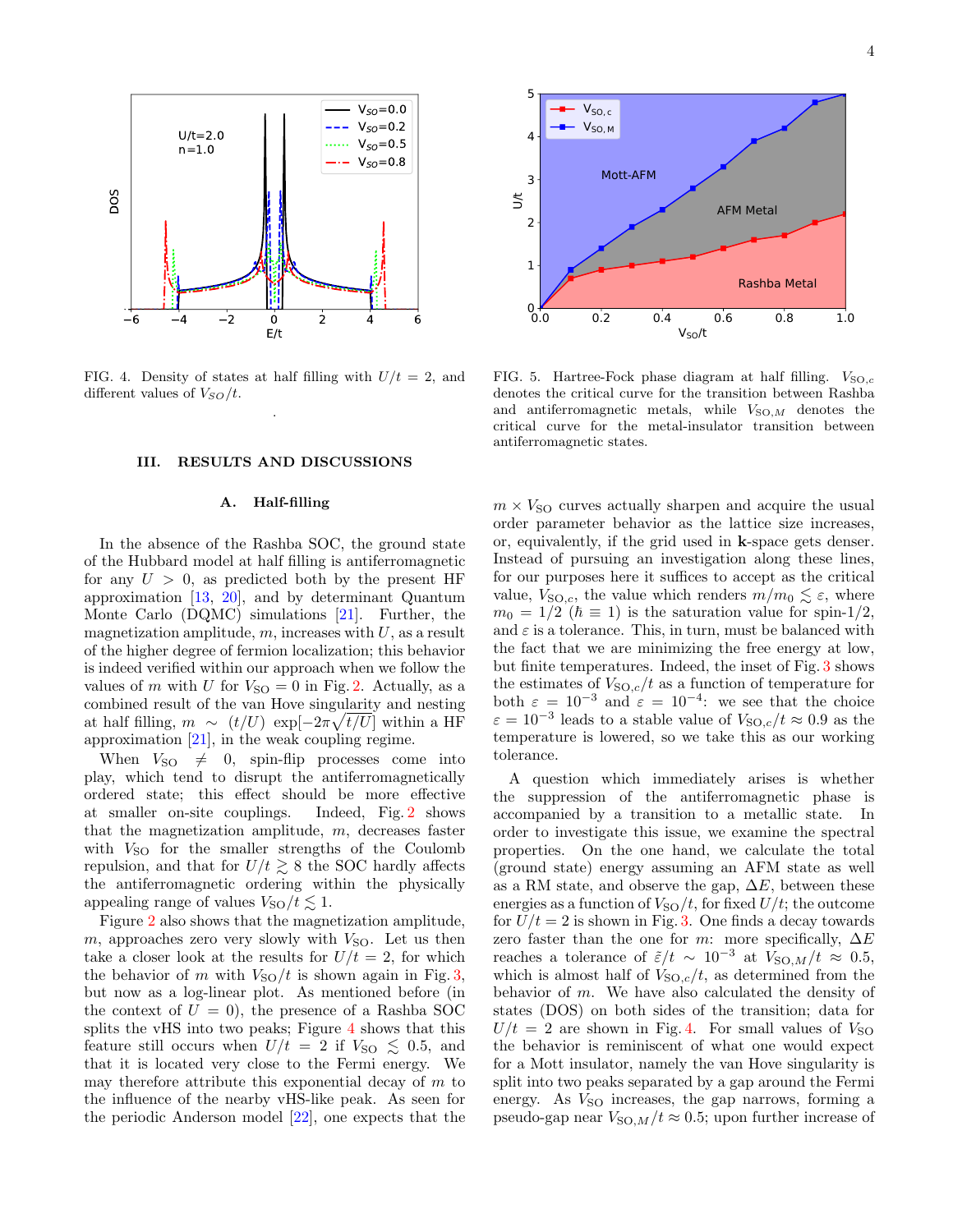

<span id="page-4-0"></span>FIG. 6. Energy for different phases as a function of doping,  $\delta$ , for fixed  $V_{\text{SO}} = 0.5$  and  $U/t = 9.0$ . The inset shows the value of  $q/\pi$  as a function of doping for the striped phase,  $(q, \pi)$ .

 $V<sub>SO</sub>$  the gap closes leading to full metallic behavior. As a final test of our findings, we examined the possibility of the difference between the two critical points being caused by very shallow minima of the free energy, but found that the minima are safely separated in  $V_{\text{SO}}$ . We therefore conclude that within our approach we have found a sequence of two transitions as  $V_{\text{SO}}$  increases, namely first a Mott-AFM to an AFM Metal, and then to a Rashba Metal.

By employing the same procedure for different values of  $V_{\text{SO}}$ , we obtain the phase diagram shown in Fig. [5.](#page-3-2) We see that increasing  $V_{\text{SO}}$  at fixed U first drives the system from a Mott Antiferromagnetic (AFM) phase to a metallic AFM phase; then, as  $U$  is further increased, the AFM gives way to a Rashba metallic phase. The fact that a Rashba SOC favors the appearance of a metallic phase is in line with the findings of Ref. [11,](#page-6-8) in which the strong  $V_{\text{SO}}$  regime was considered.

### B. Doped regime

An early ground state HF phase diagram, U vs. doping,  $\delta \equiv 1 - n$ , for the square lattice Hubbard model only involved the possibility of FM, AFM (Néel) and paramagnetic phases  $[21]$ ; as generally expected for mean-field–like approaches, the outcome was qualitatively similar to the phase diagram obtained for the cubic lattice [\[23\]](#page-7-6). Later on, a HF approach allowing for spiral phases revealed that the Néel phase is indeed unstable against finite doping, giving way to incommensurate magnetic arrangements, as well as to striped phases [\[13,](#page-6-11) [20\]](#page-7-3). The suppression of antiferromagnetism for any doping is in agreement with predictions from DQMC simulations [\[21\]](#page-7-4), thus adding extra reliability to this approach. Indeed, this approach



<span id="page-4-1"></span>FIG. 7. Hartree-Fock phase diagrams U vs. doping,  $\delta$ , for (a)  $V_{\text{SO}}/t = 0.2$ , and (b)  $V_{\text{SO}}/t = 0.5$ . AFM stands for antiferromagnetic, FM for ferromagnetic, and RM for Rashba metal, while the spiral phases are labelled by  $\mathbf{Q} \equiv (q_x, q_y)$ ; see text. The black dashed lines separate the insulating phase, predominantly in the low-doping regime from the metallic phase in the high-doping regime.

has revealed myriads of magnetic phases both in the Kondo-lattice model [\[14\]](#page-6-12), and in a model [\[24\]](#page-7-7) for coexistence of magnetism and superconductivity [\[15\]](#page-7-8); the latter work describes some features of the magnetic arrangements tuned by doping, as experimentally observed in the borocarbide family of materials [\[25](#page-7-9)[–27\]](#page-7-10).

Away from half filling, it is illustrative to compare the lowest energies, assuming different magnetic states, as functions of doping, as shown in Fig. [6](#page-4-0) for  $V_{\text{SO}}/t = 0.5$ and  $U/t = 9$ . At very low doping,  $\delta \lesssim 0.05$ , the lowest energy state corresponds to  $\mathbf{Q} = (q, q)$ , with q decreasing from  $\pi$  roughly linearly with  $\delta$  (red squares in the inset of Fig. [6\)](#page-4-0). In the interval  $\delta \in [0.05, 0.3]$ , the ground state corresponds to  $\mathbf{Q} = (q, \pi)$ , with q decreasing from 0.84 to 0, as shown in the inset of Fig. [6.](#page-4-0) At this doping the energy for  $\mathbf{Q} = (q, \pi)$  (blue circles) joins smoothly with the one corresponding to  $(0, \pi)$  (black diamonds). By repeating this procedure for other values of  $U$  and  $V_{\text{SO}}$ , we generate the phase diagrams displayed in Fig. [7.](#page-4-1)

Several features stand out when Fig. [7](#page-4-1) is compared with the case  $V_{\text{SO}} = 0$  [\[13,](#page-6-11) [20,](#page-7-3) [28\]](#page-7-11). First, for small doping the region of stability for the symmetric arrangement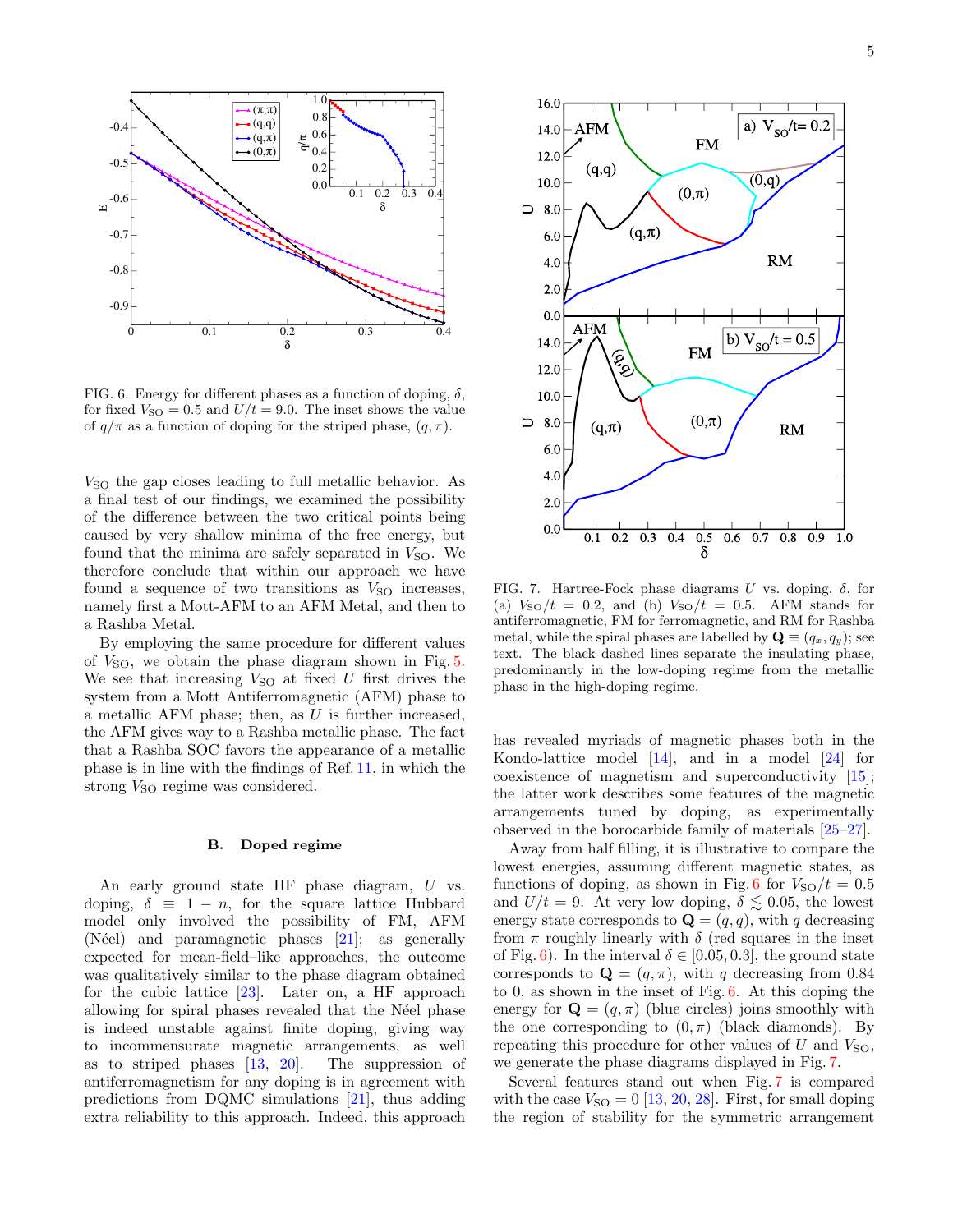

<span id="page-5-0"></span>FIG. 8. Upper panel: Density of states for  $n = 0.85$ ,  $U/t = 5$  and  $V_{SO} = 0.0$  a), 0.2 b), 0.5 c), and 0.7 d). Lower panel: Projected spectral function for  $n = 0.85$ ,  $U/t = 5$  and  $V<sub>SO</sub> = 0.0$  e), 0.2 f), 0.5 g), and 0.7 h); the chirality  $\alpha$  is indicated by the color map. In each case, the Fermi level is indicated by the dashed lines.

 $\mathbf{Q} = (q, q)$  shrinks as  $V_{\text{SO}}$  increases, in favor of the striped phase  $\mathbf{Q} = (q, \pi)$  [\[29\]](#page-7-12). Another noteworthy change is the fact that the phase  $\mathbf{Q} = (0, q)$ , located near  $\delta = 0.7$ , disappears with increasing  $V_{\text{SO}}$ , so that one has a direct transition between a RM and a ferromagnet at large doping. By contrast, the size of the striped region,  $\mathbf{Q} = (0, \pi)$ , centered around quarter filling and with  $U/t$ around 9, is quite insensitive to the magnitude of the SOC.

From the above findings, we may conclude that, at least for dopings up to quarter filling, SOC tends to favor striped magnetic arrangements. Indeed, within a semiclassical picture the Rashba SOC favors the spins to point along directions perpendicular to the hopping direction; thus, a delicate balance with the Pauli principle is achieved by fermions flowing along the the  $x$  and  $y$ lattice directions.

In order to understand the evolution of the magnetic wave vector with  $V_{\text{SO}}$ , we first define a spin chirality as [\[30\]](#page-7-13),

$$
\alpha(\mathbf{k}, \nu) = \langle \psi_{\mathbf{k}}^{\nu} | 2\mathbf{S} \cdot (\hat{\mathbf{k}} \times \hat{\mathbf{z}}) | \psi_{\mathbf{k}}^{\nu} \rangle, \tag{18}
$$

where the  $|\psi_{\mathbf{k}}^{\nu}\rangle$  are the HF ground states for  $U \neq 0$ ; see Eq. [\(15\)](#page-2-3). When  $U \to 0$ ,  $|\psi_{\mathbf{k}}^{\nu}\rangle \to |\pm, \mathbf{k}\rangle$ , as given by Eq. [\(10\)](#page-1-5), so that  $\alpha(\mathbf{k}, \nu) \to \pm 1$ ; note, however, that for  $U \neq 0$ ,  $\alpha(\mathbf{k}, \nu)$  may also vary continuously between  $\pm 1$ , as we will see below. We now define projected spectral functions, as follows:

$$
A^{\pm}(\mathbf{k},\omega) = \sum_{\nu} \alpha(\mathbf{k},\nu) \delta(\omega - \lambda_{\mathbf{k}}^{(\nu)}), \quad (19)
$$

so that the  $\delta$ -functions are weighted by the spin chirality, whose sign, in turn, labels the superscripts  $\pm$  in  $A^{\pm}(\mathbf{k}, \omega)$ . With  $A^{\pm}(\mathbf{k}, \omega)$  at hand, we obtain the projected density of states as  $D^{\pm}(\omega) = \sum_{\mathbf{k}} A^{\pm}(\mathbf{k}, \omega)$ .

The top (bottom) row of Figure [8](#page-5-0) shows the DOS,  $D^{\pm}$  (spectral function,  $A^{\pm}$ ), for increasing intensities of the SOC. Note that for all values of  $V<sub>SO</sub>$ , the DOS at the Fermi energy is finite, indicating metallic behavior, as expected. For  $V_{\text{SO}}/t = 0$ , the bands are unsplit, as they should, but non-zero values of  $V_{\text{SO}}$  cause a chirality splitting of the bands, with dspersionless features around some points (notably around X) in the Brillouin zone being preserved. With increasing  $V_{\text{SO}}$ , the system becomes helically polarized, i.e. states below the Fermi level acquire a dominant  $\alpha < 0$  character.

We are now in a position to examine the evolution of q [in  $\mathbf{Q} = (q, \pi)$ ] with the SOC intensity. Figure [9](#page-6-13) shows that for  $U/t = 5$ , and for both  $n = 0.8$  and  $n = 0.85$ , q slowly changes with  $V_{\text{SO}}$ , until it reaches a peak, and then steadily declines. Let us focus on Fig. [8,](#page-5-0) corresponding to filling  $n = 0.85$ . For  $V_{\text{SO}}/t = 0.2$  the Fermi level lies at the vH singularity for  $D^-$ , so that many states contribute to the averages; by contrast, beyond  $V_{\text{SO}}/t =$ 0.5, the contribution from the vH singularity is strongly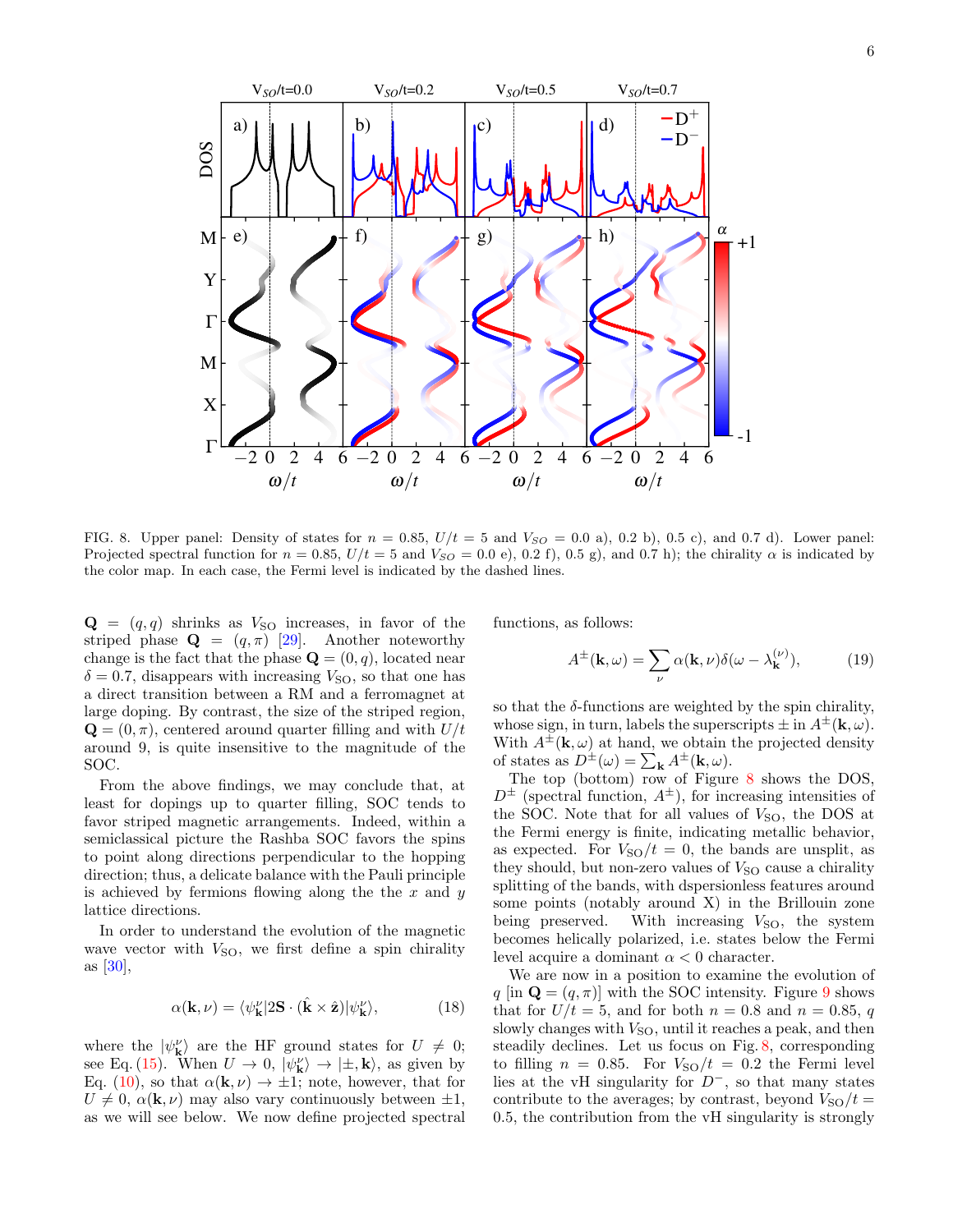

<span id="page-6-13"></span>FIG. 9. The dependence of the wave vector with  $V_{\text{SO}}$  for  $U/t = 5.0.$ 

suppressed, and  $q$  decreases. The inescapable conclusion is that the SOC strongly influences the magnetic ordering through changes in the the spectral weight, especially near the Fermi level.

### <span id="page-6-9"></span>IV. CONCLUSIONS

We have considered the Hubbard model in the presence of a Rashba spin-orbit coupling (SOC).

- <span id="page-6-0"></span>[1] William Witczak-Krempa, Gang Chen, Yong Baek Kim, and Leon Balents, "Correlated quantum phenomena in the strong spin-orbit regime," [Annual Review of](http://dx.doi.org/ 10.1146/annurev-conmatphys-020911-125138) [Condensed Matter Physics](http://dx.doi.org/ 10.1146/annurev-conmatphys-020911-125138) 5, 57–82 (2014).
- [2] Dario Bercioux and Procolo Lucignano, "Quantum transport in Rashba spin–orbit materials: a review," [Reports on Progress in Physics](http://dx.doi.org/10.1088/0034-4885/78/10/106001) 78, 106001 (2015).
- [3] A. Manchon, H. C. Koo, J. Nitta, S. M. Frolov, and R. A. Duine, "New perspectives for Rashba spin-orbit coupling," [Nature Materials](http://dx.doi.org/10.1038/nmat4360) 14, 871–882 (2015).
- <span id="page-6-1"></span>[4] Joel Bertinshaw, Y.K. Kim, Giniyat Khaliullin, and B.J. Kim, "Square lattice iridates," [Annual Review of](http://dx.doi.org/10.1146/annurev-conmatphys-031218-013113) [Condensed Matter Physics](http://dx.doi.org/10.1146/annurev-conmatphys-031218-013113) 10, 315–336 (2019).
- <span id="page-6-2"></span>[5] Kenneth Gotlieb, Chiu-Yun Lin, Maksym Serbyn, Wentao Zhang, Christopher L. Smallwood, Christopher Jozwiak, Hiroshi Eisaki, Zahid Hussain, Ashvin Vishwanath, and Alessandra Lanzara, "Revealing hidden spin-momentum locking in a high-temperature cuprate superconductor," Science 362[, 1271–1275 \(2018\).](http://dx.doi.org/ 10.1126/science.aao0980)
- <span id="page-6-3"></span>[6] S. Kolkowitz, S. L. Bromley, T. Bothwell, M. L. Wall, G. E. Marti, A. P. Koller, X. Zhang, A. M. Rey, and J. Ye, "Spin–orbit-coupled fermions in an optical lattice clock," Nature 542[, 66–70 \(2017\).](http://dx.doi.org/10.1038/nature20811)
- <span id="page-6-4"></span>[7] Bo Song, Chengdong He, Sen Niu, Long Zhang, Zejian Ren, Xiong-Jun Liu, and Gyu-Boong Jo, "Observation of nodal-line semimetal with ultracold fermions in an optical lattice," Nature Physics 15[, 911–916 \(2019\).](http://dx.doi.org/ 10.1038/s41567-019-0564-y)

Through a Hartree-Fock (HF) approach which allows for the presence of spiral magnetic arrangements, we have determined ground state phase diagrams in the parameter space of on-site repulsion, U, SOC strength,  $V<sub>SO</sub>$ , and doping,  $\delta$ . At half filling, we have established that for fixed U an increasing Rashba SOC drives a sequence of two transitions: from a Mott insulator to a metallic antiferromagnet, and then to a paramagnetic Rashba metal. In the doped regime, several magnetic phases appear, including ferromagnetic and striped phases. Given that one has a very fine control of the repulsive interaction in ultracold atoms, we may envisage the possibility of generating a wide variety of magnetic arrangements simply by varying  $U$  and the doping level, say for fixed SOC. One may also expect that the HF phase diagrams we have obtained here for a square lattice, can serve as a guide to three-dimensional systems.

### ACKNOWLEDGMENTS

The authors are grateful to the Brazilian Agencies National Council for Scientific and Technological Development (CNPq), National Council for the Improvement of Higher Education (CAPES), and FAPERJ for funding this project. N.C.C. acknowledges financial support from the Brazilian Agency CNPq, grant number 313065/2021-7.

- <span id="page-6-5"></span>[8] Andrés Greco and Andreas P. Schnyder, "Mechanism for unconventional superconductivity in the hole-doped Rashba-Hubbard model," [Phys. Rev. Lett.](http://dx.doi.org/10.1103/PhysRevLett.120.177002) 120, 177002 [\(2018\).](http://dx.doi.org/10.1103/PhysRevLett.120.177002)
- <span id="page-6-6"></span>[9] E Rashba, "Properties of semiconductors with an extremum loop. 1. cyclotron and combinational resonance in a magnetic field perpendicular to the plane of the loop," Sov. Phys. Solid State 2, 1109–1122 (1960).
- <span id="page-6-7"></span>[10] Xin Zhang, Wei Wu, Gang Li, Lin Wen, Qing Sun, and An-Chun Ji, "Phase diagram of interacting Fermi gas in spin-orbit coupled square lattices," [New J. Phys.](http://dx.doi.org/10.1088/1367-2630/17/7/073036) 17, [073036 \(2015\).](http://dx.doi.org/10.1088/1367-2630/17/7/073036)
- <span id="page-6-8"></span>[11] Valentina Brosco and Massimo Capone, "Rashba-metal to Mott-insulator transition," [Phys. Rev. B](http://dx.doi.org/ 10.1103/PhysRevB.101.235149) 101, 235149  $(2020)$ .
- <span id="page-6-10"></span>[12] Takashi Mii, Nobuyuki Shima, Koichi Kano, and Kenji Makoshi, "Spin-orbit interaction in the tight-binding model – toward the comprehension of the Rashba effect at surfaces," [Journal of the Physical Society of Japan](http://dx.doi.org/10.7566/JPSJ.83.064706) 83, [064706 \(2014\).](http://dx.doi.org/10.7566/JPSJ.83.064706)
- <span id="page-6-11"></span>[13] M Dzierzawa, "Hartree-Fock theory of spiral magnetic order in the 2-d Hubbard model," [Z. Physik B -](http://dx.doi.org/https://doi.org/10.1007/BF01323546) [Condensed Matter](http://dx.doi.org/https://doi.org/10.1007/BF01323546) 86, 49 (1992).
- <span id="page-6-12"></span>[14] N. C. Costa, J. Pimentel de Lima, and R. R. dos Santos, "Spiral magnetic phases on the Kondo lattice model: A Hartree-Fock approach," [J. Magn. Magn. Mater](http://dx.doi.org/ https://doi.org/10.1016/j.jmmm.2016.09.061) 423, 74–